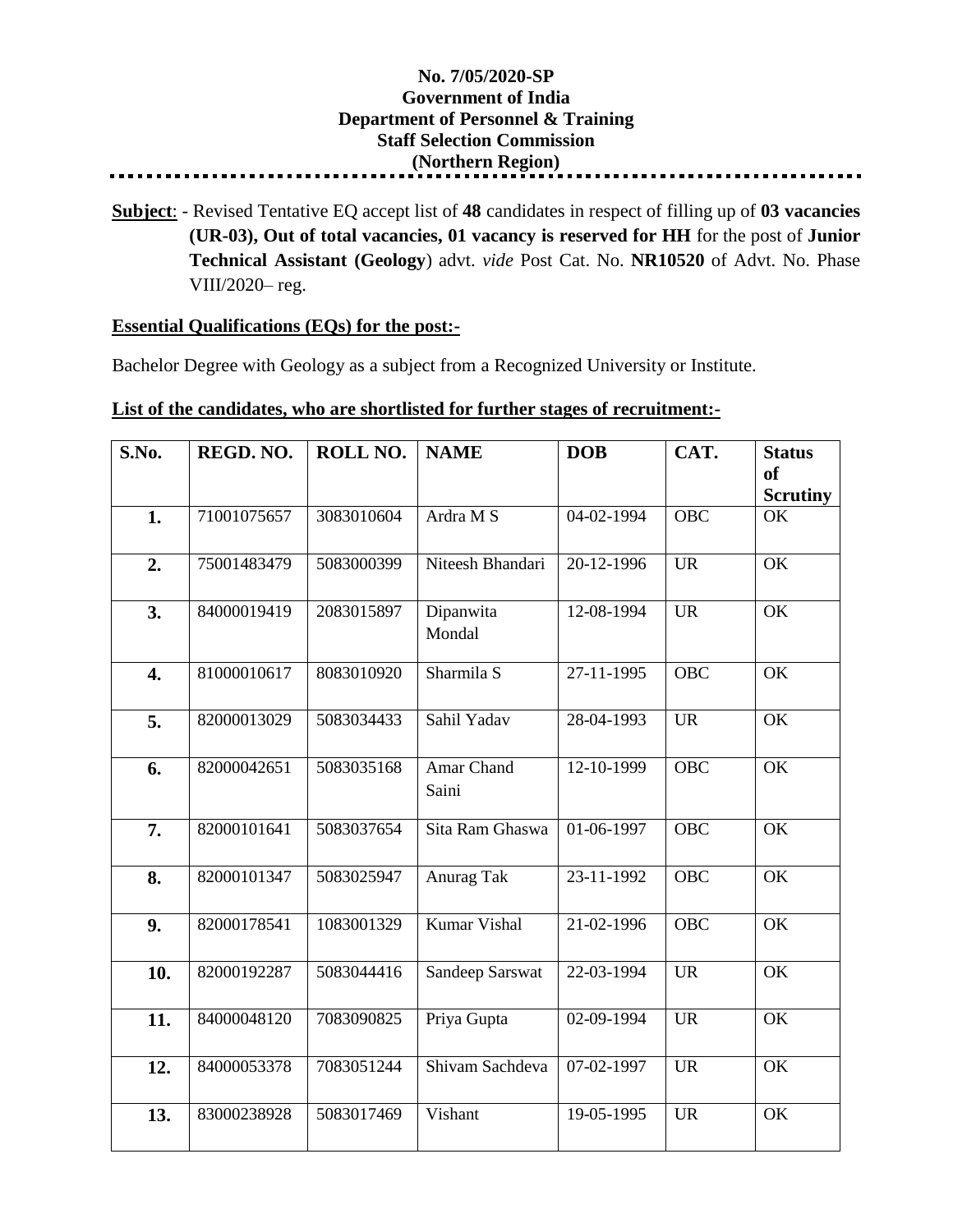| 14. | 91000089972 | 8083017897 | Gumpula Surya<br>Prakash            | 10-03-1996 | OBC/HH                          | OK                     |
|-----|-------------|------------|-------------------------------------|------------|---------------------------------|------------------------|
| 15. | 91000365306 | 8083017560 | R Thirupataiah                      | 08-08-1995 | <b>OBC</b>                      | OK                     |
| 16. | 91000384127 | 8083002683 | Nehra Parveen                       | 02-10-1996 | <b>OBC</b>                      | OK                     |
| 17. | 91000416710 | 8083010854 | Vadlamani<br>Dakshayani             | 13-09-1994 | <b>UR</b>                       | OK                     |
| 18. | 92000033806 | 1083203430 | Minakshi Gupta                      | 21-01-1997 | <b>OBC</b>                      | OK                     |
| 19. | 92000038549 | 5083039056 | Goverdhan<br>Choudhary              | 15-09-1998 | <b>OBC</b>                      | OK                     |
| 20. | 92000120108 | 1083003102 | Ujjawal Kumar                       | 05-01-1996 | <b>OBC</b>                      | OK                     |
| 21. | 92000181303 | 5083042603 | Shivam Sankhla                      | 06-04-1995 | <b>UR</b>                       | OK                     |
| 22. | 92000281812 | 5083041186 | Deepak Meena                        | 14-12-1991 | <b>ST</b>                       | OK                     |
| 23. | 72000694097 | 5083040385 | Arjun Lal<br>Ratiwal                | 08-10-1996 | <b>OBC</b>                      | OK                     |
| 24. | 75000429534 | 5083001396 | <b>Amarjeet Singh</b>               | 03-09-1997 | <b>UR</b>                       | OK                     |
| 25. | 20000704083 | 5083035713 | Rahul Kumar                         | 10-07-1999 | <b>UR</b>                       | OK                     |
| 26. | 30000840428 | 1083503774 | <b>Aniket Dubey</b>                 | 15-07-1991 | <b>UR</b>                       | OK                     |
| 27. | 93000379536 | 1083201832 | Shrish Kumar<br>Tripathi            | 04-06-1998 | <b>UR</b>                       | OK                     |
| 28. | 20000747456 | 1083004657 | Chaudhry<br>Suryamani Bhai<br>Patel | 12-01-1997 | <b>OBC</b>                      | $\overline{\text{OK}}$ |
| 29. | 40001578452 | 7083031129 | Padam Sarthi                        | 16-10-1997 | <b>UR</b>                       | OK                     |
| 30. | 92000573910 | 5083034136 | <b>Rohit Singh</b><br>Parihar       | 18-12-1998 | <b>UR</b>                       | OK                     |
| 31. | 74000957336 | 6083510350 | <b>Bishal Das</b>                   | 21-08-1994 | <b>UR</b>                       | OK                     |
| 32. | 10001021465 | 8083007791 | Alluri Mohan Sai<br>Kumar           | 12-08-1993 | <b>UR</b>                       | OK                     |
| 33. | 50000188283 | 5083002411 | Barkha Negi                         | 01-01-1994 | <b>UR</b>                       | OK                     |
| 34. | 93000046071 | 1083502042 | Aastha Singh                        | 14-07-1998 | $\ensuremath{\text{UR}}\xspace$ | OK                     |